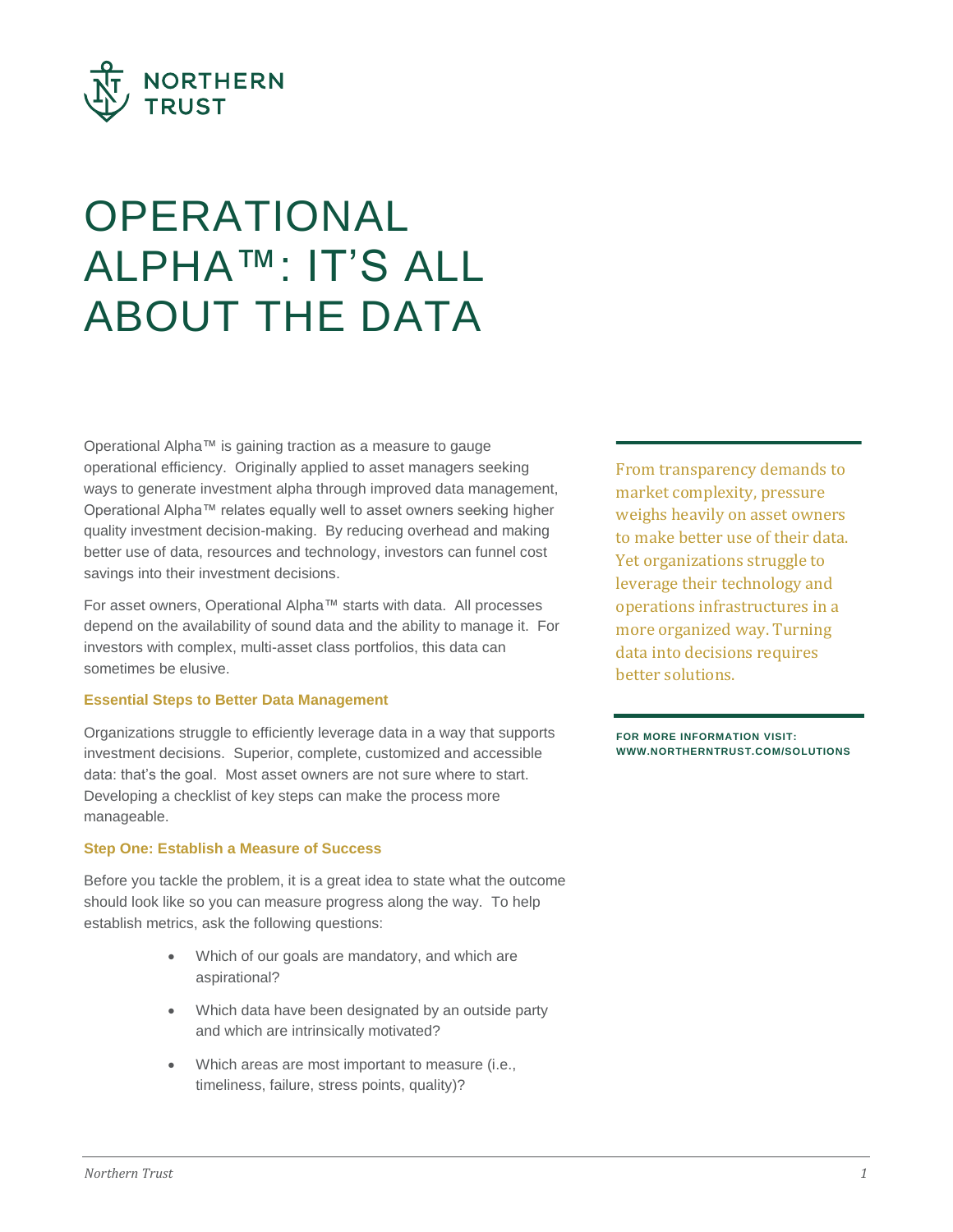- What is our timeframe for measurement (i.e., monthly, quarterly, annually)?
- Who in the organization will use the metrics and how?

## **Step Two: Perform a Comprehensive Review of Your Data Inventory**

By reviewing your data inventory and its uses, you gain a bigger-picture view of your organization's needs. An inventory can include:

- Third party systems used by our organization
- Internal models and macros created by our organization
- Service providers and the data sets they support
- Reports produced by our organization, including external and internal reporting
- Employees and what data they need to perform their iobs

## **Step Three: Assess Your Data Needs**

Organizations are deluged by information. By taking a more holistic view of your current environment you can determine what data is most crucial for effective decision-making. You can do this by asking the following questions:

- What data are we using the most? The least?
- Which data sets are most error-prone and problematic?
- What are key information security risks to our organization and how do these various vendors and data processes perform?
- Where are we missing data and how can we obtain it?
- Is our current reporting inventory still necessary?

## **Step Four: Formulate a Plan to Improve Your Data**

The next step is to look at how you can improve your data environment. It is good idea to start small, because you will learn more about your organization and the data as you evolve the process. You can begin by asking the following questions:

> How can we stop updating the same elements in multiple places?

Typical reports an organization may produce include board reports, regulatory reports, audit footnotes, tax returns, internal meeting support, survey reporting and metrics sent to third parties such as debt issuers.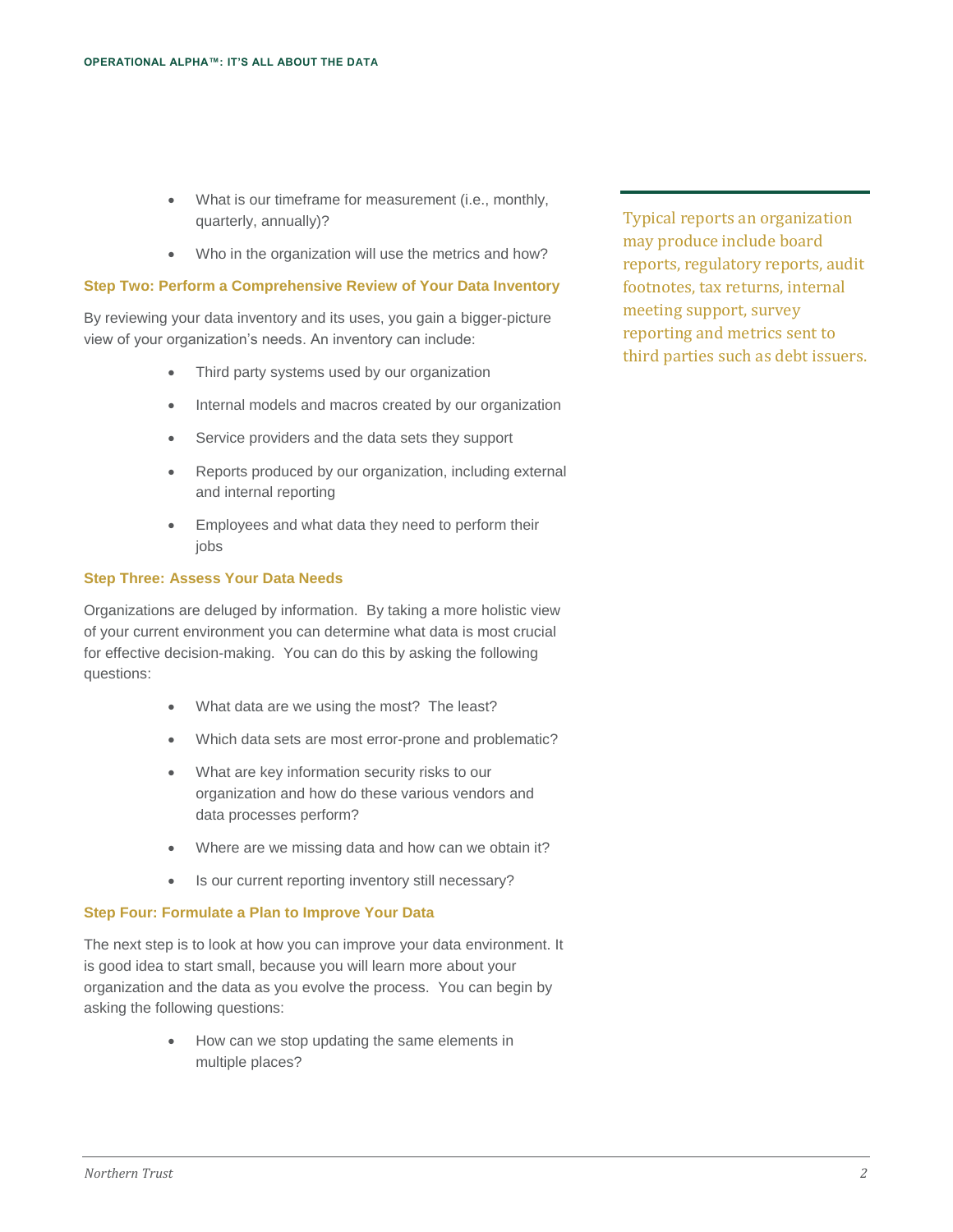- What quality checks can we automate or optimize?
- Can we eliminate any providers, simplifying our time spent on checking data?
- Can we automatically sync data between any systems?
- Do our people have the right expertise and awareness? Should we seek training opportunities?

#### **Taking a Deeper Dive into Your Data**

Creating an approach to great data management requires taking a closer look at your data. Whether you do this manually using spreadsheets, with a data management system, or a combination of the two, each approach entails a significant amount of oversight and expertise. By better understanding your needs, you can become more efficient.

To perform a thorough assessment of your data, evaluate five key areas:

- **Completeness**
	- Is our data environment sufficient for the business we are in? Do we have access to both public and private market data?
	- **Can we store all data elements required to facilitate** decision-making, especially attributes specific to derivatives and alternatives?
	- **Can we store documents and easily tag, search and** locate information within them?
- **Quality**
	- **Can we efficiently oversee information from custodians,** futures merchants, banks and broker-dealers?
	- **If** Is data available in a timely fashion and updated frequently enough to support our needs?
	- Do we have appropriate oversight to ensure accuracy of the assumptions used in our investment models and the reporting shared with outside parties?
- **Customization**
	- Does our data model allow us to flexibly classify assets based on multiple risk factors, such as geographical and

Creating an approach to great investment data management requires assessing five key areas: completeness, quality, customization, delivery and security.